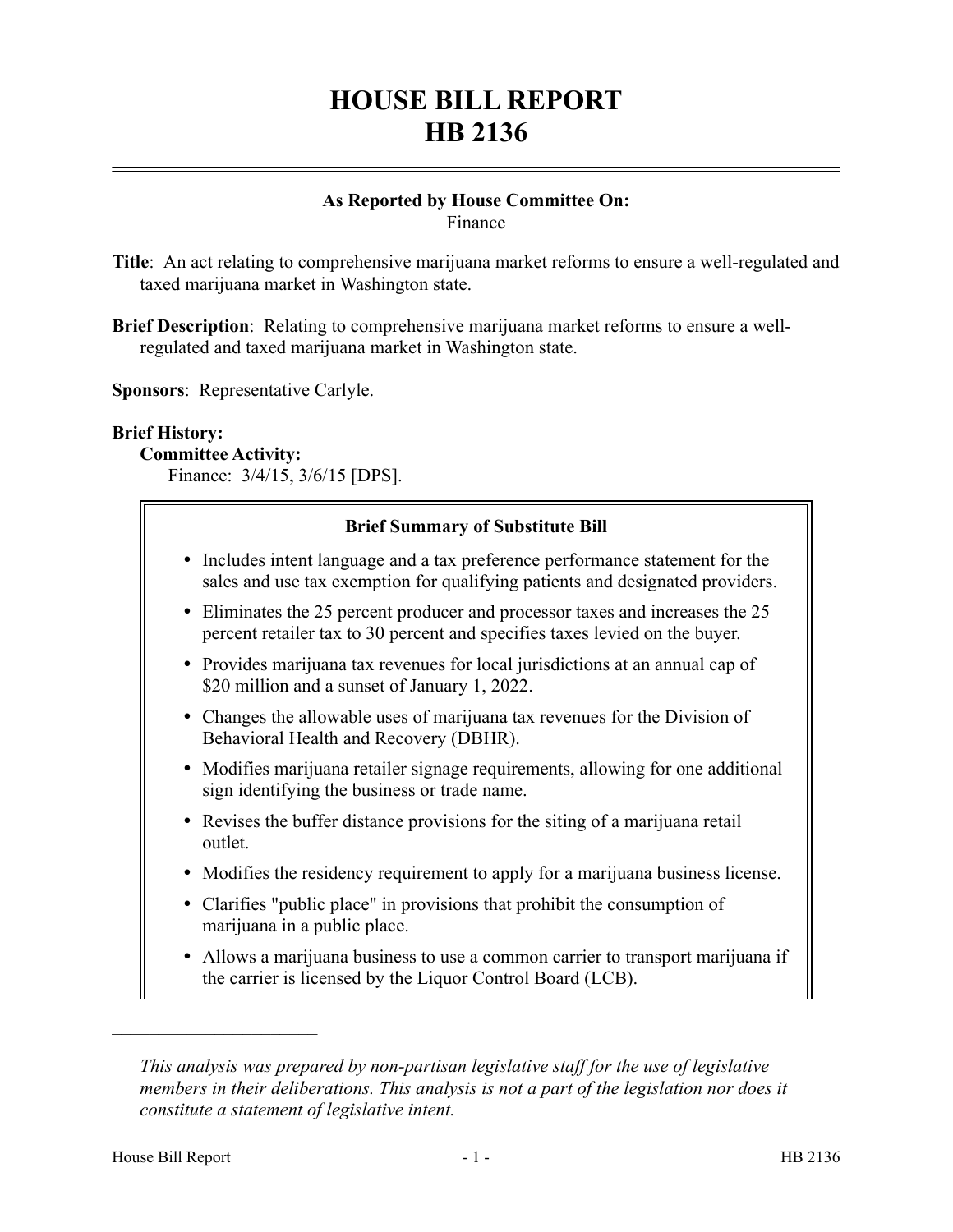- Allows the LCB to receive private funding to be used for materials to improve public awareness of the health risks associated with the use of marijuana.
- Exempts cannabis health and beauty aids from all regulations in the Controlled Substances Act (CSA) pertaining to marijuana; however, only for products that meet specific definitions.
- Includes signage requirements for a marijuana business to be placed outside the prospective business location notifying the public prior to the business becoming operational.
- Modifies the definition of marijuana concentrates.
- Creates a marijuana research license.
- Provides an additional \$12 million for cities and counties for distribution in the operating budget.
- Includes a contingency that Senate Bill 5052, which relates to medical marijuana, be enacted before House Bill 2136 takes effect.

## **HOUSE COMMITTEE ON FINANCE**

**Majority Report**: The substitute bill be substituted therefor and the substitute bill do pass. Signed by 12 members: Representatives Carlyle, Chair; Tharinger, Vice Chair; Nealey, Ranking Minority Member; Condotta, Fitzgibbon, Pollet, Robinson, Ryu, Springer, Stokesbary, Vick and Wylie.

**Minority Report**: Do not pass. Signed by 3 members: Representatives Orcutt, Assistant Ranking Minority Member; Manweller and Wilcox.

**Minority Report**: Without recommendation. Signed by 1 member: Representative Reykdal.

**Staff**: Dominique Meyers (786-7150).

#### **Background**:

#### Overview of Initiative Measure No. 502.

Initiative Measure No. 502 (I-502) was a ballot measure approved by Washington voters in November 2012 that: (1) legalized the production, processing, possession and personal use of marijuana; (2) created a framework for a regulatory scheme to be further developed by the Liquor Control Board (LCB) through its rule-making authority; and (3) revised provisions in criminal statute to accommodate such legalization in accordance with the requirements of the initiative.

The scope of I-502 was broad and contained statutory provisions that include the following:

- legalizing the personal use and possession of up to 1 ounce of marijuana, as well as specified products directly related to such marijuana use;
- licensing and regulating marijuana production, distribution, and retailing;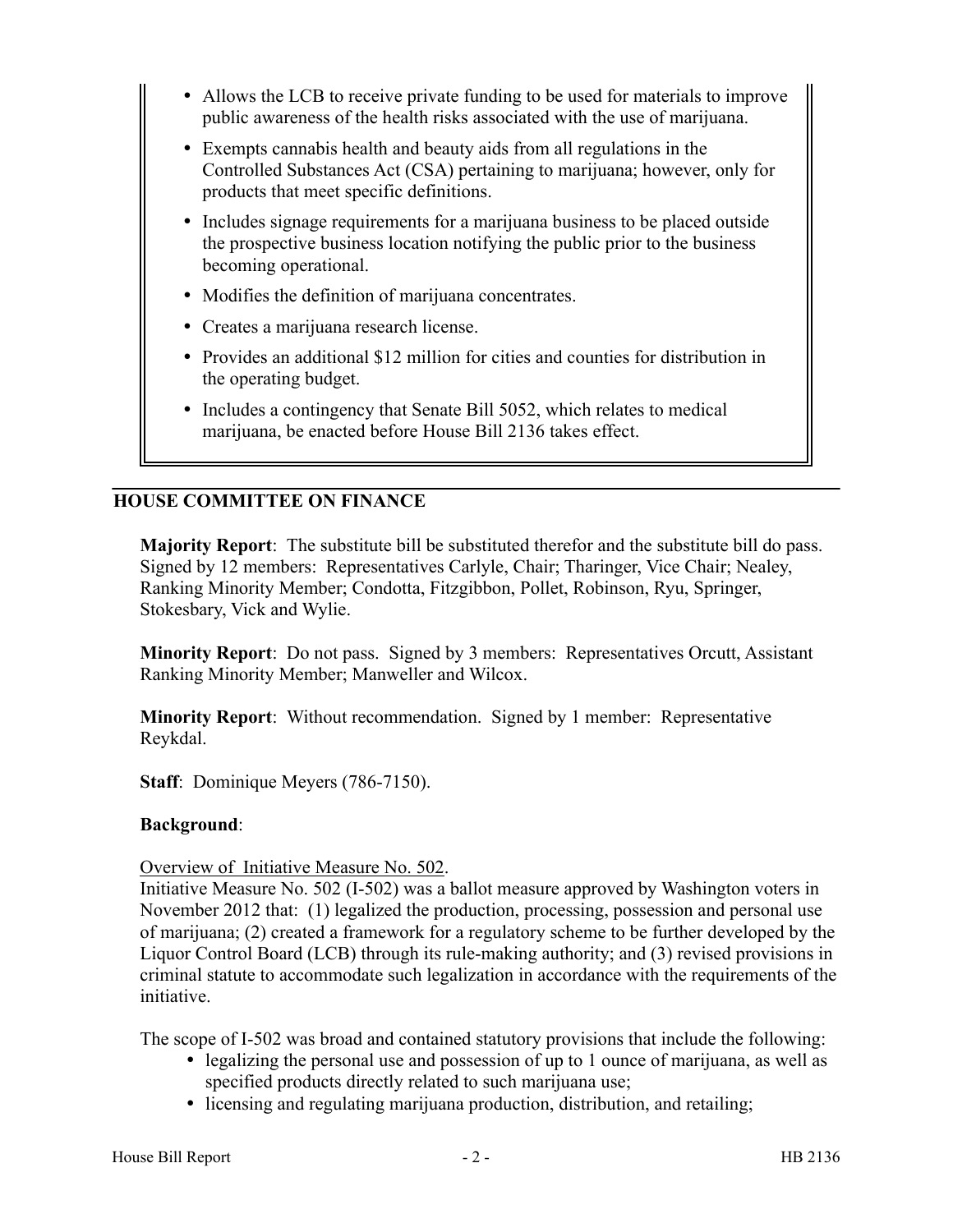- designating the LCB as the regulatory entity responsible for the implementation of the initiative, including continuing oversight over the commercial practices and conduct of licensed marijuana producers, processors, and retailers;
- providing the LCB with broad rule-making authority with respect to the development of the requisite regulatory scheme;
- implementing excise taxes on marijuana production, processing, and retailing;
- creating a dedicated marijuana fund for the collection and distribution of marijuanarelated tax revenues;
- deleting statutory provisions containing criminal and/or civil penalties for marijuana-related activities authorized by I-502; and
- amending driving under the influence laws to include specific provisions pertaining to driving under the influence of marijuana.

The statutory provisions of I-502 are codified in the state Controlled Substances Act (CSA), chapter 69.50 RCW.

## Federal Response to Marijuana Legalization by the States.

Washington is one of at least 23 states that have passed legislation allowing the use of marijuana for medicinal purposes and one of four states that allow its recreational use. These activities, however, remain illegal under federal law.

In August of 2013, the United States Department of Justice issued a formal enforcement policy memorandum in response to the legalization of recreational marijuana in the states of Washington and Colorado. In this memorandum, federal prosecutors were instructed to focus investigative and prosecutorial resources related to marijuana on specific enforcement priorities to prevent:

- the distribution of marijuana to minors;
- marijuana sales revenue from being directed to criminal enterprises;
- marijuana from being diverted from states where it is legal to states in which it is illegal;
- state-authorized marijuana activity from being used as a cover for trafficking other illegal drugs or other illegal activity;
- violence and the use of firearms in the production and distribution of marijuana;
- drugged driving and other marijuana-related public health consequences;
- the growth of marijuana on public lands; and
- marijuana possession or use on federal property.

With respect to state laws that authorize marijuana production, distribution, and sales, the memorandum states that when these activities are conducted in compliance with strong and effective regulatory and enforcement systems there is a reduced threat to federal priorities. In such instances, the memorandum asserts that state and local law enforcement should be the primary means of regulation. The memorandum, however, affirms continuing federal authority to challenge state regulatory systems and to bring individual enforcement actions in cases in which state regulatory efforts are inadequate.

## Licensing of Marijuana Producers, Processors, and Retailers.

The LCB is authorized to issue three categories of commercial marijuana licenses: (1) the marijuana producer's license entitles the holder to produce marijuana for sale at wholesale to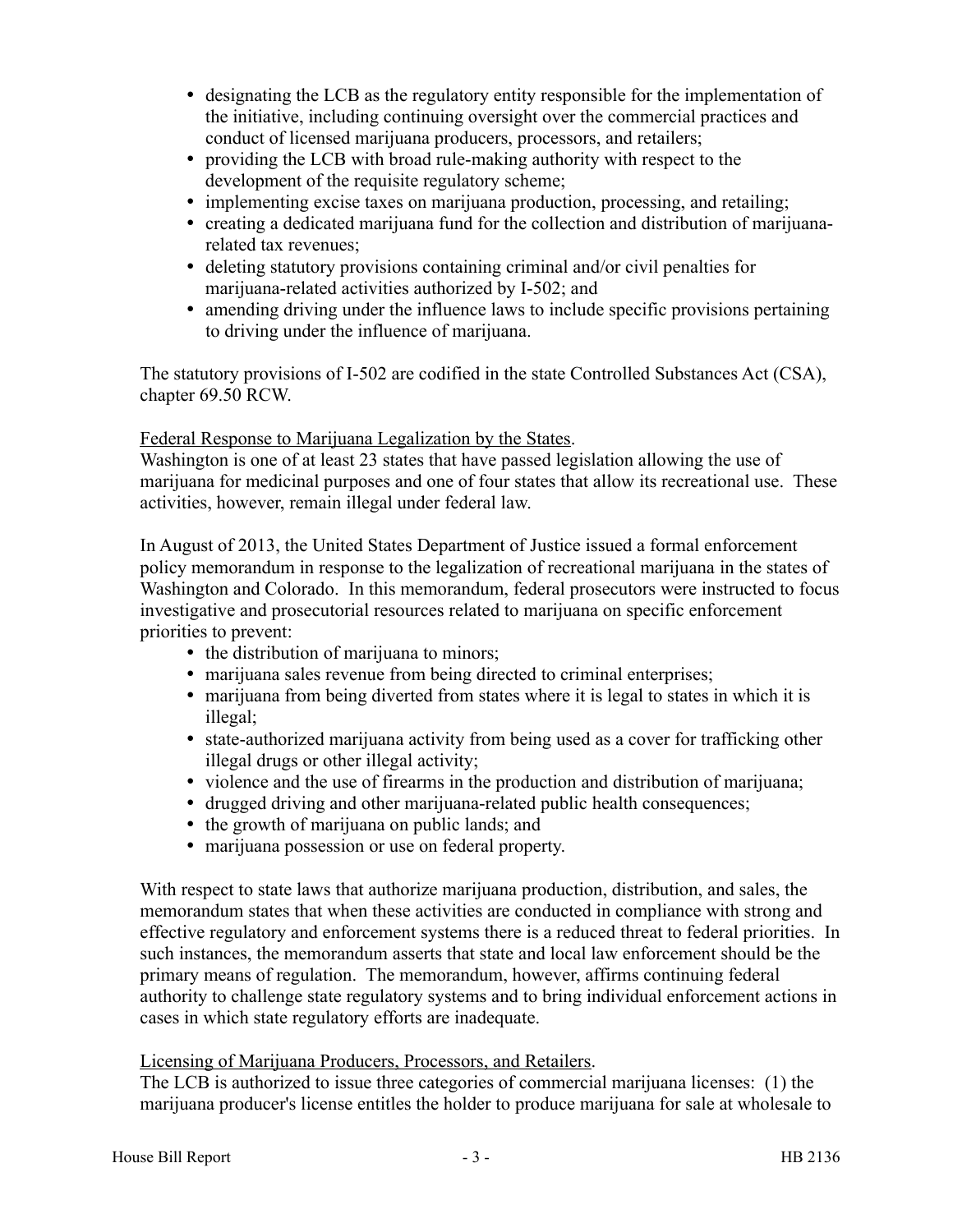licensed marijuana processors or other producers; (2) the marijuana processor's license entitles the holder to process, package, and label marijuana for sale at wholesale to marijuana retailers and other processors; and (3) the marijuana retailer's license entitles the holder to sell marijuana products at retail prices in retail outlets.

The three categories of marijuana licenses are subject to identical regulations regarding initial application fees and renewal fees. The initial application fee is \$250. The subsequent issuance and renewal fee, required annually, is \$1,000.

#### Excise Taxes Imposed on Marijuana Producers, Processors, and Retailers.

An excise tax of 25 percent of the sale price must be paid by each of the three categories of licensees at each step of the production, processing, and marketing process:

- producers pay a tax of 25 percent of the wholesale price of the marijuana sold to processors or to other producers;
- processors pay a tax of 25 percent of the wholesale price of the useable marijuana or marijuana-infused products sold to retailers or to other processors; and
- retailers pay a tax of 25 percent of the retail price of the useable marijuana or marijuana-infused products sold to the consumer.

There are no statutory provisions explicitly addressing the taxation of retail sales of medical cannabis by collective gardens or medical cannabis dispensaries.

#### Sales and Use Tax.

Retail sales taxes are imposed on retail sales of most articles of tangible personal property, digital products, and some services. A retail sale is a sale to the final consumer or end user of the property, digital product, or service. If retail sales taxes were not collected when the user acquired the property, digital products, or services, then use taxes apply to the value of property, digital product, or service, when used in this state. The state, most cities, and all counties levy retail sales and use taxes. The state sales and use tax rate is 6.5 percent; local sales and use tax rates vary from 0.5 percent to 3.1 percent, depending on the location.

#### Location Limitations for Marijuana Production and Marketing Operations.

The LCB is prohibited from issuing a license to any prospective producer, processor, or retailer whose business premises are located within 1,000 feet of the perimeter of the grounds of any of the following facilities:

- elementary or secondary school;
- playground;
- recreation center or facility;
- child care center;
- public park;
- public transit center;
- library; and
- any game arcade, admission to which is not restricted to persons 21 years of age or older.

Federal law imposes additional penalties on the distribution of controlled substances within 1,000 feet of an elementary or secondary school, college, playground, or public housing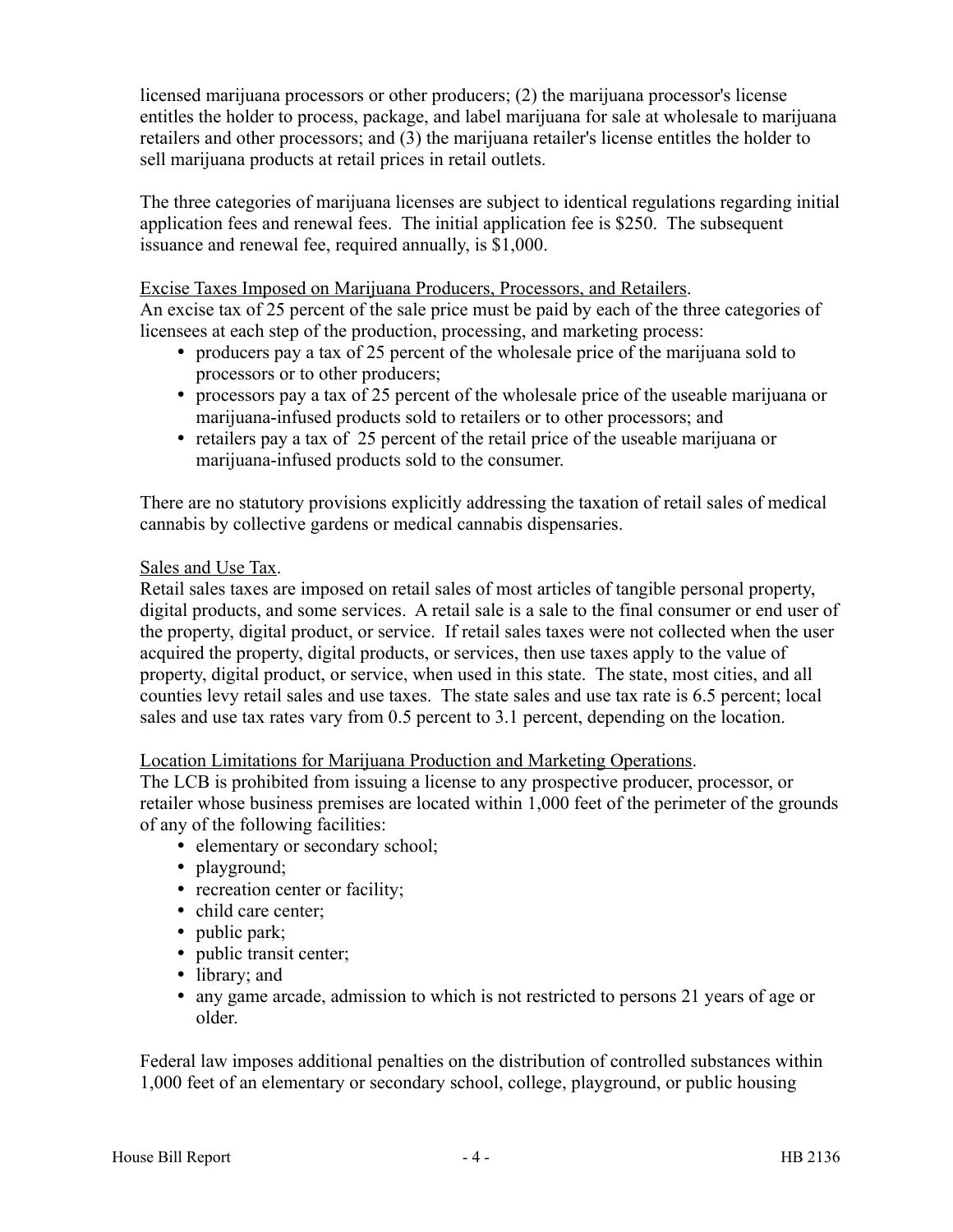facility. The same additional penalties are imposed for distribution within 100 feet of a youth center, swimming pool, or video arcade.

#### Residency Requirements for Applicants for Marijuana Producer, Processor, and Retailer Licenses.

Currently, a person is required to have established state residency of three months to apply for a marijuana producer, processor, or retailer license.

## Public Use of Marijuana.

It is unlawful to consume or open a package containing marijuana or marijuana products in view of the general public.

# Marijuana Product Advertising Limitations.

Marijuana retailers are subject to specified restrictions regarding the advertising of marijuana and marijuana-based products. Included in these regulations is a blanket prohibition barring any advertising under the following circumstances:

- within 1,000 feet of school grounds, playgrounds, recreation centers, child care centers, public parks, libraries, or specified types of game arcades;
- on or in a public transit vehicle or public transit shelter; or
- on publicly owned property.

A licensee who violates any of these advertising prohibitions is subject to a \$1,000 fine for each violation. The proceeds of such fines must be deposited in the dedicated marijuana fund established under I-502.

## Transport and Delivery of Recreational Marijuana by Third-Party Carriers.

Transportation and/or delivery of marijuana and processed marijuana products may be done only by the employees of a producer, processor, or retailer. Other transportation or trucking services may not be used for this purpose.

## Dedicated Marijuana Fund.

I-502 created a "dedicated marijuana fund," deposited with the State Treasurer that consists of moneys derived from marijuana excise taxes, license fees, penalties, forfeitures, and all other moneys, income, or revenue received by the LCB from marijuana-related activities.

Proceeds from the fund must be distributed every three months by the LCB to specified public entities and in amounts established in statute. Among the distributions is \$5 million annually for the LCB to administer the legal marijuana system.

# Life Sciences Discovery Fund.

In 2005 the Life Sciences Discovery Fund (LSDF) was created to promote life science research in Washington. The LSDF was authorized to receive tobacco settlement strategic contribution payments and leverage these state contribution payments by providing grant opportunities to support life sciences research and development. The LSDF is managed by the LSDF Authority, governed by a board consisting of legislators and persons appointed by the Governor. The LSDF Authority solicits and reviews grant applications.

–––––––––––––––––––––––––––––––––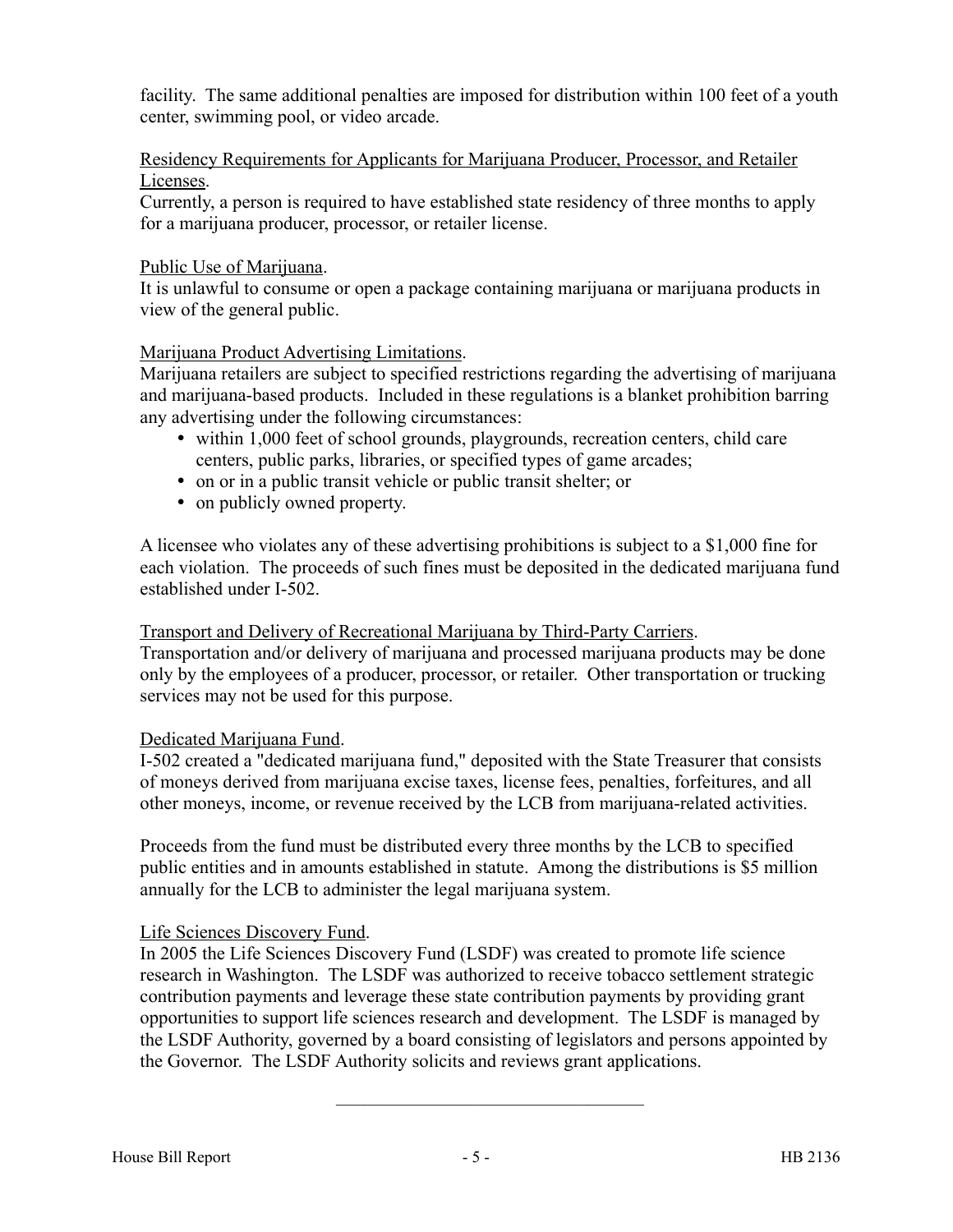# **Summary of Substitute Bill**:

# PART I:

## Intent and Tax Preference Performance Statement.

The bill includes the legislative intent and a tax preference performance statement for the authorized sales and use tax exemption for qualified patients. The Department of Revenue (DOR) is required to provide a specific tax reporting line for marijuana retailers to include the amount of exempt sales on their tax return.

## PART II:

Taxation of Marijuana Producers, Processors, and Retailers.

The two 25 percent marijuana excise taxes on marijuana producers and processors is eliminated. The third 25 percent marijuana excise tax on retailers is modified by specifically imposing the tax on the buyer of any marijuana product subject to the excise tax. The rate is changed to 30 percent and applies to the final retail price of marijuana products subject to the tax. This tax is in addition to state retail sales and use tax and must be separately itemized on the sales receipt provided to consumers. However, the displayed shelf price must illustrate the final price to the consumer, including the marijuana excise tax, but does not need to include the general retail sales tax.

A sales and use tax exemption for qualifying patients is allowed for patients with an authorization card. Designated providers of qualifying patients are also exempt from retail sales tax when purchasing for a qualifying patient.

Additional provisions are included to provide the LCB with the proper authority to collect and administer the marijuana excise tax. This includes the opportunity for persons who have been issued a notice of unpaid marijuana excise taxes, which are trust fund taxes. Trust fund taxes are defined as those taxes collected from the buyer and held in trust by the seller until remitted to the state agency that administers the tax; this includes the 30 percent marijuana excise tax.

## Distribution of Marijuana Excise Tax Revenue.

A portion of marijuana excise tax revenues deposited into the State General Fund are shared with counties and cities. Distributions to local jurisdictions will not occur until \$25 million dollars of marijuana tax revenues have been deposited into the State General Fund, at which point 30 percent of the previous fiscal year's General Fund revenues will be distributed to eligible counties and cities in four installments.

Each county, and cities and towns within the county, are allocated a portion of state revenue based on the amount of marijuana excise tax revenues attributable to any area within the county as a percentage of the statewide total. Counties may receive 60 percent of this allocation. Eligible cities will share the remaining 40 percent ratably based on their share of total sales within the county. Local jurisdiction distributions may not exceed \$20 million per fiscal year. The distribution to local jurisdiction expires January 1, 2022.

# Allowable Uses for the Division of Behavioral Health and Recovery (DBHR).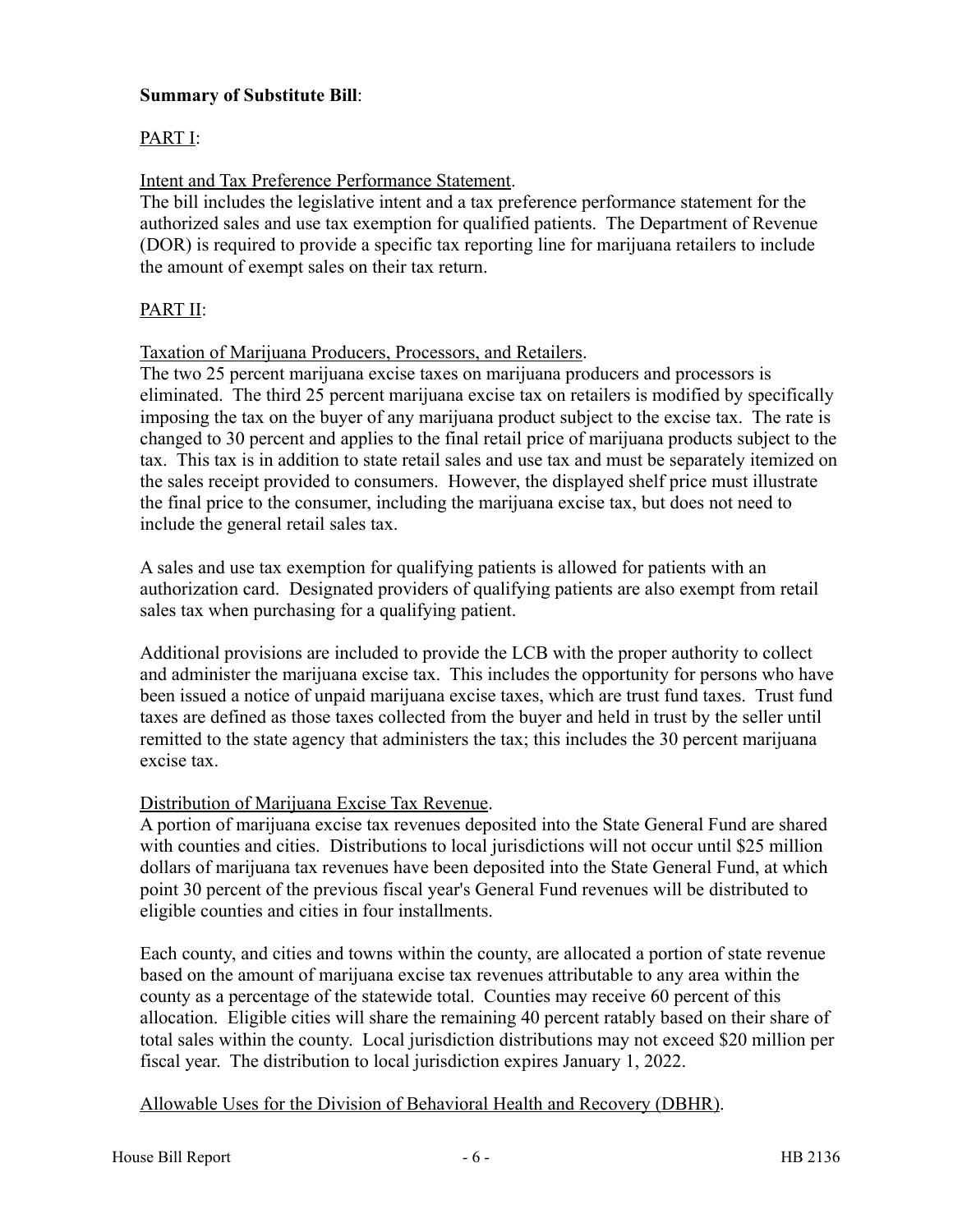The substitute bill changes the types of programs that the DBHR is permitted to support using the revenue distributed to them under I-502 to include development and evaluation of programs and practices aimed at prevention or reduction of maladaptive substance use among middle and high school students. Also allows the DBHR to use their marijuana tax funds for evidence-based or research-based programs and requires these programs to be deemed costbeneficial by September 1, 2020.

## Marijuana Retailer Signage Requirements.

Marijuana retailers may only display two signs for purposes of identifying their business or trade name. Signs must be no larger than 1,600 square inches and cannot be posted within 1,000 feet of an elementary or secondary school or a playground. Marijuana retailers are no longer required to ensure that product in the store is not visible from a public right-of-way.

#### PART III:

Revising Buffer Distances Between Marijuana Businesses and Specified Facilities. The legislative authority of a county, city, or town is permitted to reduce the buffer requirements for licensed marijuana businesses from 1,000 feet to 100 feet from recreation centers, child care centers, public parks, public transit centers, libraries, and certain game arcades. However, the 1,000-foot buffer requirement for schools and playgrounds is maintained. In order to reduce the buffer requirement, a county, city, or town must pass an ordinance declaring that the reduction will not negatively impact the jurisdiction's law enforcement efforts, public safety, or public health. The LCB may license businesses located in compliance with such an ordinance.

#### Residency Requirements for Applicants for Marijuana Producer, Processor, and Retailer Licenses.

State residency requirements for those applying for a marijuana producer, processor, or retailer license are increased from three months to six months.

## PART IV:

## Consuming Marijuana in Public Places.

Consuming or opening a package containing marijuana or marijuana products in a public place is prohibited. "Public place" has the same definition as in liquor control statutes, except that consumption in state parks and on brewery and winery grounds is not permitted. A violation is a class 3 civil infraction, punishable by a fine of \$50, plus applicable local fines.

#### PART V:

Transportation and Delivery Services for Licensed Marijuana Business.

A licensed marijuana producer, processor, or retailer may use the services of a common carrier to physically transport or deliver marijuana, useable marijuana, marijuana concentrates, and marijuana-infused products within the state. The common carrier must be licensed by the LCB. Employees of a licensed common carrier who are involved in the transportation of marijuana or marijuana products must be at least 21 years of age.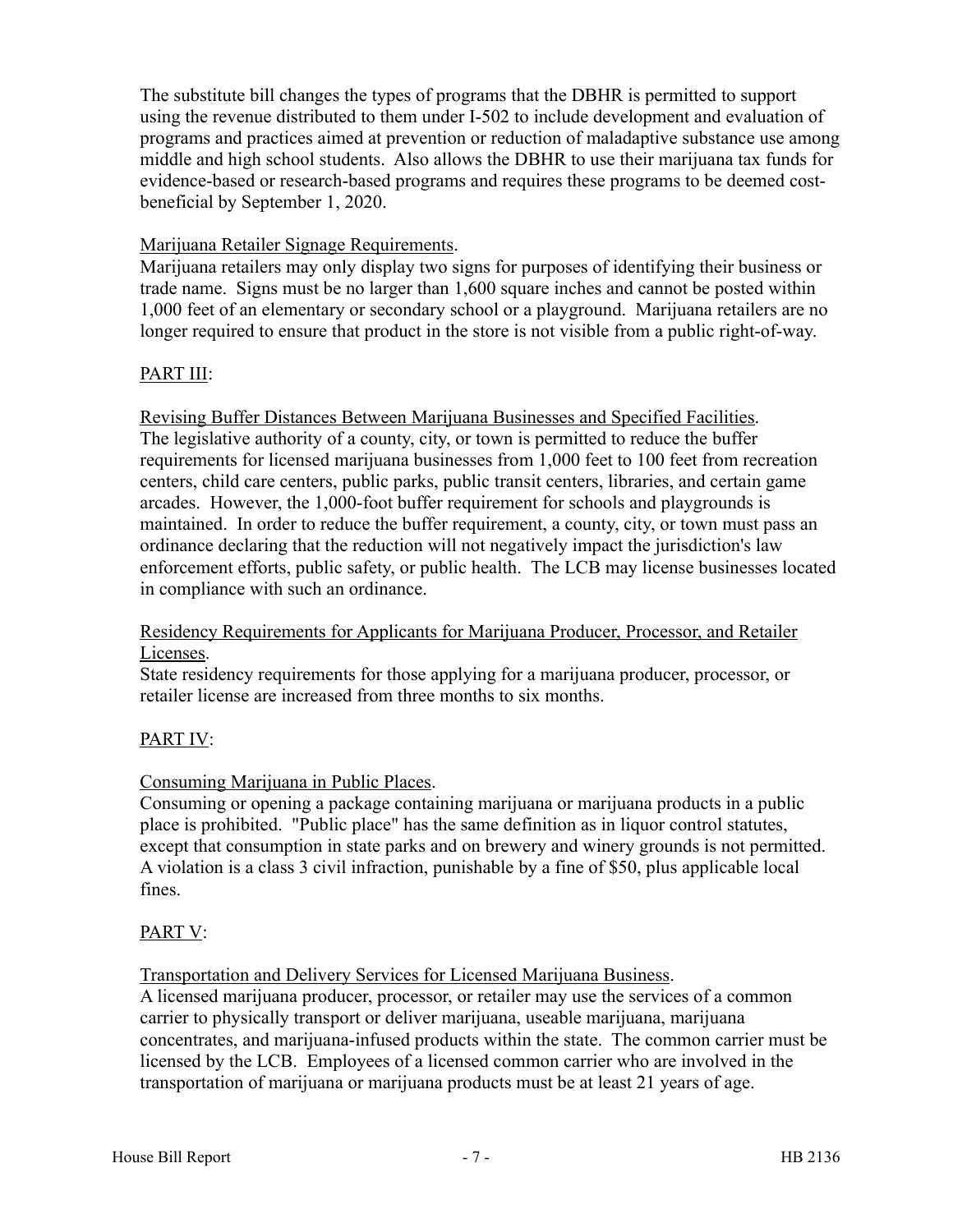An employee of a common carrier engaged in marijuana-related transportation or delivery services is prohibited from carrying or using a firearm during the course of providing such services, unless:

- the LCB explicitly authorizes the carrying or use of firearms by the employee;
- the employee has a private security guard license; and
- the employee is otherwise in full compliance with LCB regulations.

The LCB must establish rules creating an annual licensing procedure for a common carrier who seeks to transport or deliver marijuana, useable marijuana, marijuana concentrates, and marijuana-infused products. Such rules must:

- establish criteria for the approval or denial of a license application;
- provide minimum qualifications for any employee authorized to drive or operate the transportation or delivery vehicle;
- address the safety of the employees transporting or delivering the products, including issues relating to the carrying of firearms by such employees;
- address the security of the products being transported, including a system of electronically tracking all products at both the point of pickup and the point of delivery; and
- set reasonable fees for the application and licensing process.

# PART VI:

Allowing the LCB to Accept Donations for Funding Informational Material.

The LCB is authorized to accept donations or grants from any source for the purpose of improving public awareness of the health risks associated with the use of marijuana by both youth and adults.

## PART VII:

## Cannabis-Based Beauty Aids.

Cannabis health and beauty aids are exempted from all regulations in the CSA pertaining to marijuana, marijuana concentrates, or marijuana-infused products. "Cannabis health and beauty aid" is defined to mean a product containing parts of the cannabis plant and which:

- is intended for use only as a topical application to enhance appearance;
- contains a THC concentration of no more than 0.3 percent;
- does not cross the blood-brain barrier; and
- is not intended for consumption by humans or animals.

# PART VIII:

## Signage Requirements for Prospective Licensees.

Applicants for a marijuana producer's, marijuana processor's, marijuana researcher's, or marijuana retailer's license under this chapter must conspicuously display a sign on the outside of the premises to be licensed, notifying the public that the premises are subject to an application for such license. The LCB must promulgate such rules as are necessary for the implementation of this section, including rules pertaining to the size of the sign and the text thereon, the textual content of the sign, and any other requirements necessary to ensure that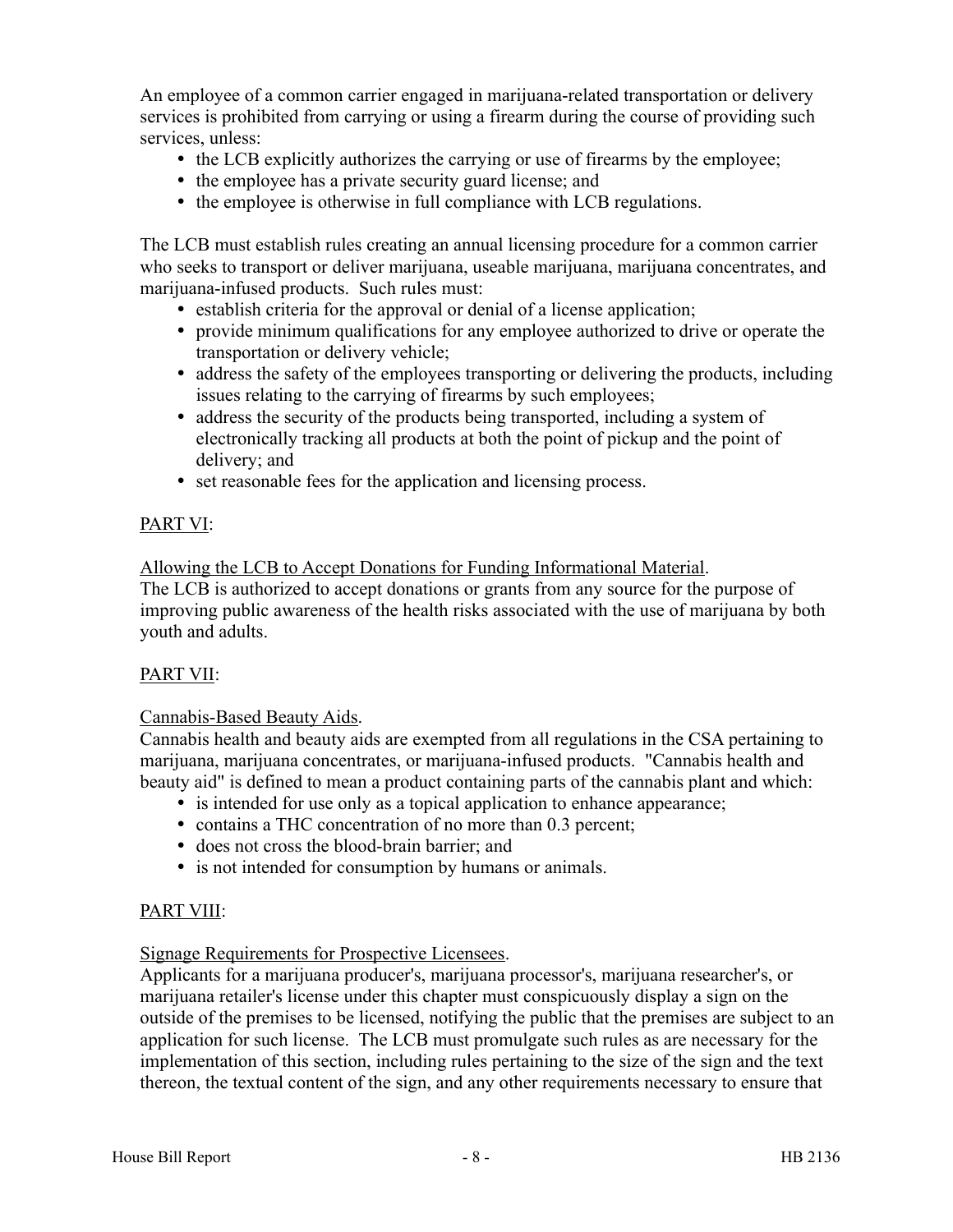the sign provides adequate notice to the public. The LCB is required to provide the sign to the applicant but may charge a fee.

## PART IX:

Changes to Marijuana-Related Definitions in the CSA.

The term "marijuana concentrates" in the CSA is redefined to include all such concentrates having a THC concentration greater than 10 percent.

The definition of "marijuana-infused products" in the CSA is revised to reduce the maximum allowable THC concentration in such products from 60 percent to 10 percent.

# PART X:

Marijuana Research Licenses.

A marijuana research license is created, allowing holders to produce, process, possess, and deliver marijuana for the purposes of:

- testing chemical potency and composition;
- conducting clinical investigations of marijuana-derived drug products;
- conducting research on the efficacy and safety of marijuana use as medical treatment; and
- conducting genomic and agricultural research.

The license application fee is \$250, and the issuance and annual renewal fee is \$1,000. Half of all fees collected from a research license must be deposited in the LSDF.

An applicant for a marijuana research license must submit to the LSDF Authority a description of the research it intends to conduct, and the LSDF Authority must review the proposal for compliance with the license requirements. The application must be denied if the LSDF Authority determines that the proposed research does not comply with the allowable areas of research or license requirements. The LSDF Authority must also review any research reports generated by licensees under LCB rules and determine the licensee's continued compliance with license requirements. Such reports are exempt from public disclosure if they contain proprietary information.

A marijuana research licensee may sell marijuana to other research licensees but not to any other person or entity. Research activities conducted under a valid research license do not constitute a violation of Washington state law.

Research licensees may contract with the University of Washington (UW) and Washington State University (WSU) to collaborate in marijuana research projects, which must be approved by the LSDF Authority. Both the UW and WSU are given authority to contract with licensees to conduct research.

The LCB has authority to make rules regarding application and renewal requirements, conditions, security, quantity of marijuana and marijuana products, reporting, and other matters relating to the research license.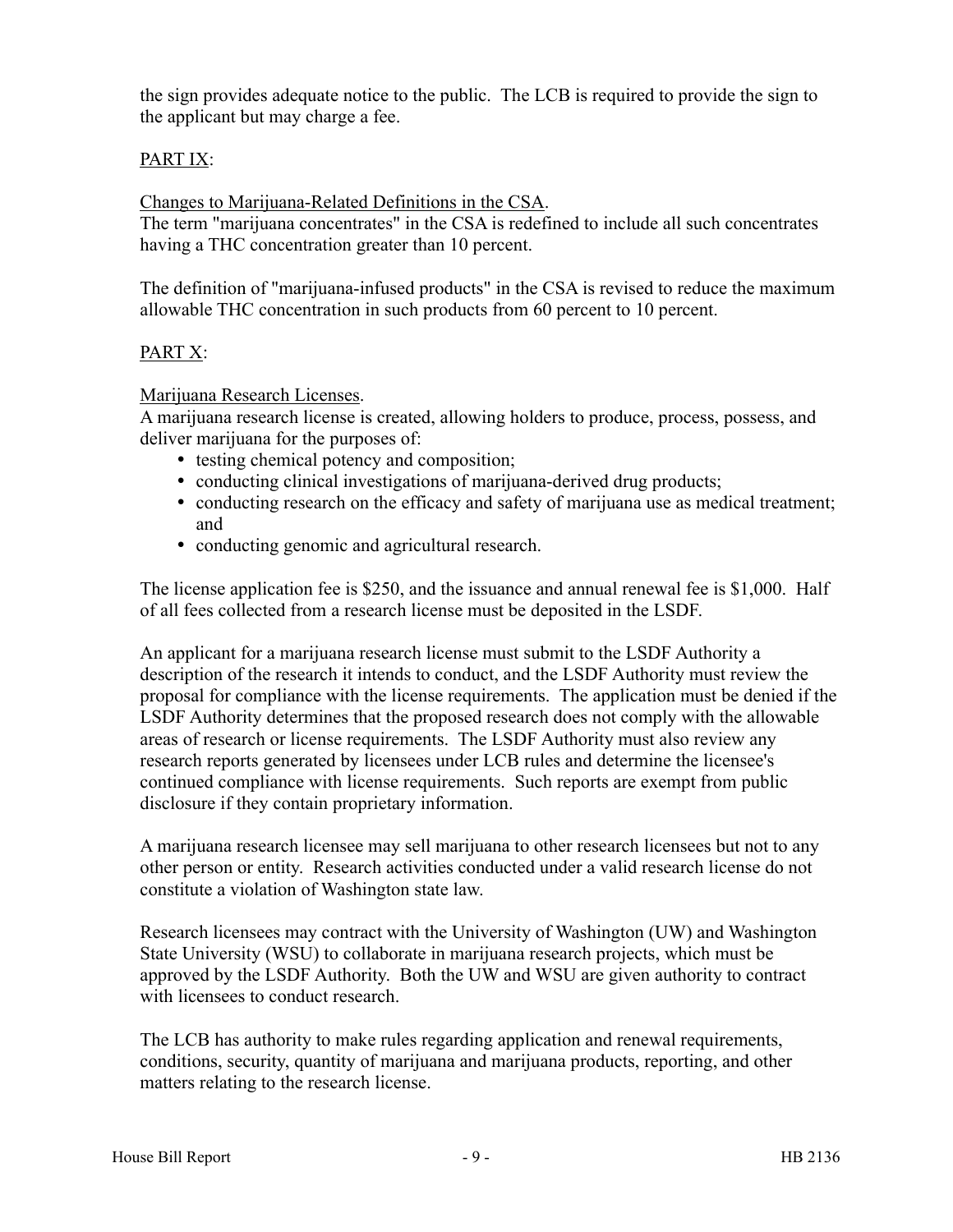## PART XI:

#### Dedicated Marijuana Account.

The dedicated marijuana account is created in the State Treasury. Monies in the account must be appropriated before the distributions under Part II can be made.

#### PART XII:

#### Effective Date.

Except for Parts V and X, which take effect October 1, 2015, the proposed substitute bill would take effect on July 1, 2015, provided Senate Bill 5052, as amended, is enacted into law by July 1, 2015.

#### Local Funding.

Funding of at least \$12 million, in addition to the amounts required by the proposed substitute, is provided in the budget for distribution to local governments for marijuana enforcement under the distribution formula included in Part II. The \$12 million is required to be appropriated, at least \$6 million in each fiscal year of the upcoming biennium. If the \$12 million is not appropriated in the operating budget this section is null and void and locals will not receive the additional funding.

## **Substitute Bill Compared to Original Bill**:

The substitute bill includes the following changes:

- includes intent language and a tax preference performance statement for the sales and use tax exemption for qualifying patients and designated providers,
- changes the tax structure and rates;
- includes distribution of marijuana tax revenues for local jurisdictions;
- changes the allowable uses of marijuana tax revenues for the DBHR;
- modifies marijuana retailer signage requirements;
- revises the buffer distance provisions for the siting of a marijuana retail outlet;
- modifies the residency requirement to apply for a marijuana business license;
- clarifies "public place" in provisions that prohibit the consumption of marijuana in a public place;
- allows a marijuana business to use a common carrier to transport marijuana if the carrier is licensed by the LCB;
- allows the LCB to receive private funding to be used for materials to improve public awareness of the health risks associated with the use of marijuana;
- exempts cannabis health and beauty aids from all regulations in the CSA pertaining to marijuana, however, only for products that meet specific definitions;
- includes signage requirements by a marijuana business to be placed outside the prospective business location notifying the public;
- modifies the definition of marijuana concentrates;
- creates a marijuana research license;
- requires locals receive an additional \$12 million for distribution in the operating budget; and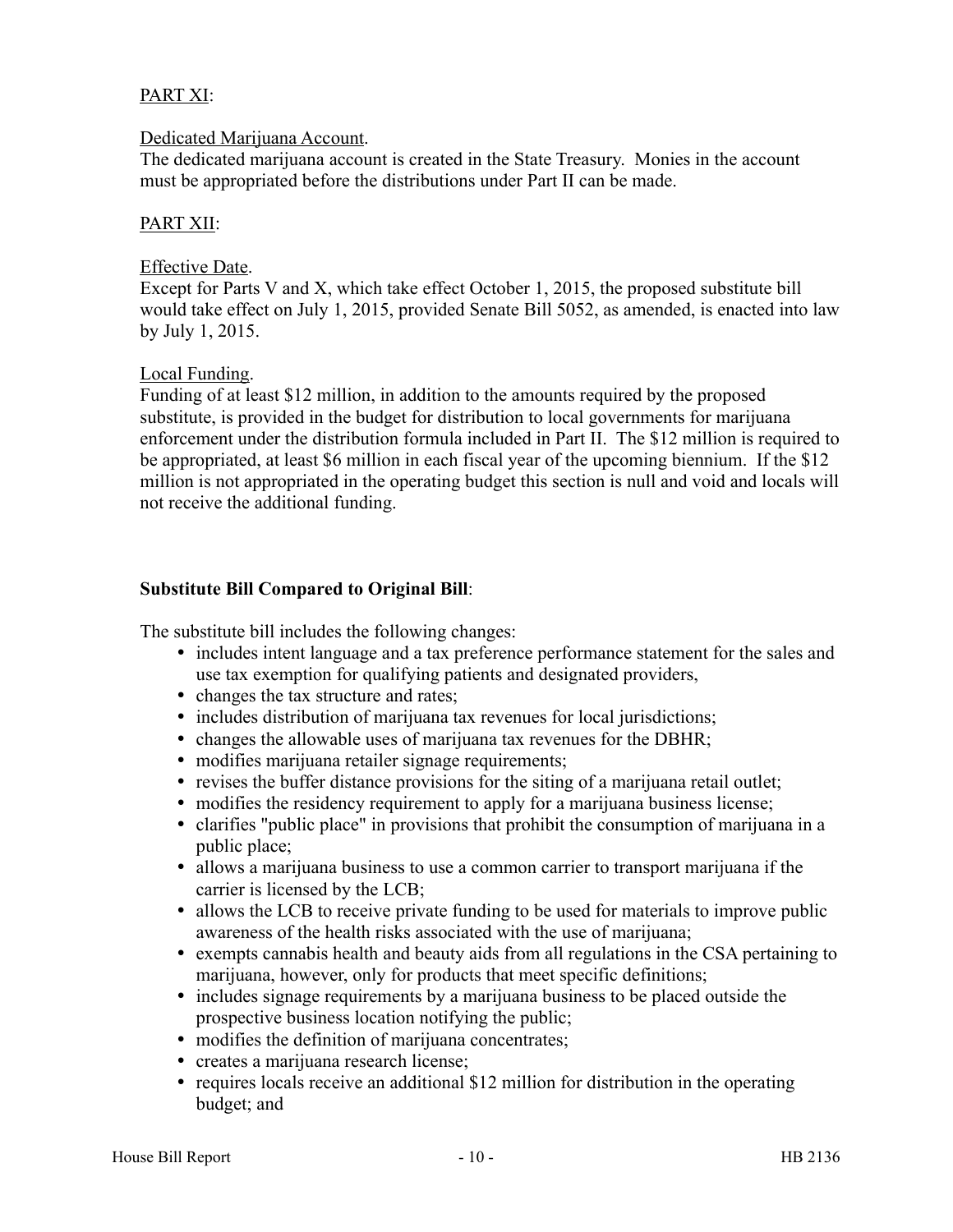includes a contingency that requires any version of Senate Bill No. 5052 be enacted before House Bill 2136 takes effect.

–––––––––––––––––––––––––––––––––

**Appropriation**: None.

**Fiscal Note**: Available.

**Effective Date of Substitute Bill**: The bill contains an emergency clause and takes effect on July 1, 2015, except for parts V and X, which take effect October 1, 2015. However, the bill is contingent upon the enactment of Senate Bill 5052 by July 1, 2015.

#### **Staff Summary of Public Testimony**:

(In support) Marijuana excise tax reform is a top priority of legal marijuana business owners in Washington. The current marijuana excise tax structure negatively impacts legal marijuana businesses because the direct competition, the illicit market, is not subject to the high tax rates and confusing application. The current tax structure harms the profitability of small businesses and should be restructured to allow legal businesses to compete with the illicit market. Without tax reform, legal marijuana producers, processors and retailers will go out of business. No other product in Washington is taxed as heavily as marijuana. The tax rate should be lower and 30 percent is an appropriate tax rate. The legal marijuana retailers provide a larger selection and higher quality product than the illicit market can offer. The recreational market will succeed if they are allowed to charge a competitive price. As the number of legal marijuana businesses increase, the number of union wage jobs in Washington will increase as well. The allowance for legal marijuana businesses to transport and deliver products is also appreciated. This will allow legal marijuana businesses to better compete with the illicit market.

Local jurisdictions support the provision that allows a portion of marijuana excise tax revenue to be distributed to cities and counties. Cities and counties are partners with the state in the newly legalized marijuana market to ensure safety around marijuana producer, processor, and retail facilities. As marijuana use increases, the demands on local emergency services will increase as well. Paying for these additional services can be aided with the additional funds. The revision of buffer distances between marijuana businesses and specified facilities, including recreation centers and child care centers, will enable additional communities to support legal marijuana retailers and equalize access to legal marijuana across the state.

The marijuana research licenses will allow Washington to become leaders regarding marijuana studies, research and innovation.

The allowance for the Liquor Control Board to accept donation for information materials is appreciated. The informational materials are essential to continue educating the public about health risks to both adults and children. Continue to limit marijuana access to underage individuals.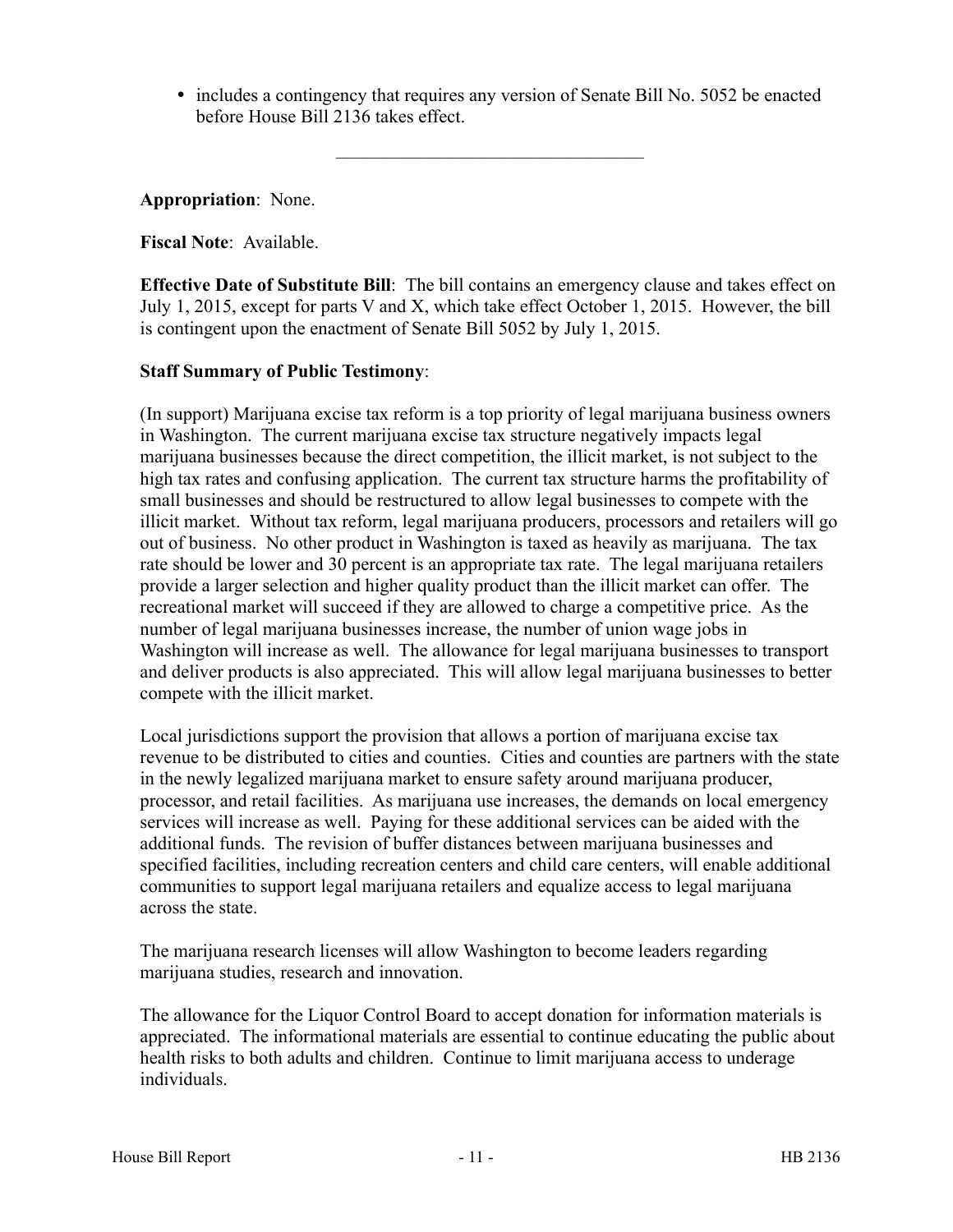The medical marijuana tax exemption is appreciated.

(In support with amendment(s)) Counties do not have a stable, robust general fund and access to the numerous tax revenue streams like cities and the state. Support is required to provide the services the state has required counties to provide. The proposed legislation would share less than 6 percent of the current marijuana revenue with local jurisdictions. Direct the revenue distributions currently directed to defunct programs to the State General Fund and make more revenue available to local governments. With additional support from local jurisdictions, the state will see more business and excise tax revenue. Because marijuana is so easily brought across jurisdictional boundaries, the local jurisdiction revenue distribution should not be limited to jurisdictions that have active recreational marijuana businesses. The revenue should be distributed to all local jurisdictions that allow recreational marijuana businesses and not limited to those that currently have an active recreational marijuana business. A broader array of marijuana offenses should be misdemeanors rather than felonies, which will make enforcement more comparable to alcohol enforcement and will allow cities to enforce lower-level marijuana offenses.

The Liquor Control Board is only allotted \$1.2 million in the bill to reduce the illicit market. However, the LCB has identified the need for \$5 million to achieve this objective and does not want to divert funds from other important work to fully fund this program.

The bill should also require local jurisdictions to receive voter approval before imposing a ban on recreational marijuana businesses. These changes to voting requirements would align the requirements for the marijuana industry and the liquor industry in Washington. The residency requirement should not be changed from three months to six months.

Insert the word "health" back into the phrase "health and beauty products" in section 7 of this bill. The products are both therapeutic and aesthetically enhancing.

Vaping lounges and night clubs serve underage individuals and should be regulated. Initiative 502 does not address this problem.

(With concerns) The proposed 30 percent marijuana excise tax rate is too high. Currently, marijuana excise tax revenue collected by legal marijuana businesses is not allowed to be deducted as business expense at the federal level for tax purposes. This needs to be remedied. Out-of-state marijuana businesses should also be allowed to do business in Washington.

While local jurisdictions appreciate the marijuana excise tax revenue distribution in this bill, the distribution of \$20 million to all jurisdictions is arbitrarily low. Additionally, the revenue distribution should not end in 2022. If the state is asking local jurisdictions to combat the illicit market, the state should provide continued financial support for these efforts.

(Opposed) This legislation will close over 1,000 medical marijuana businesses in Washington. The benefit of this is unclear. Requiring medical marijuana patients to obtain their medicine from recreational stores is burdensome for patients. The bill will lead to the incarceration of medical marijuana consumers. Medical marijuana is legal at the federal level and recreational marijuana is illegal. The recreational market will need vertical